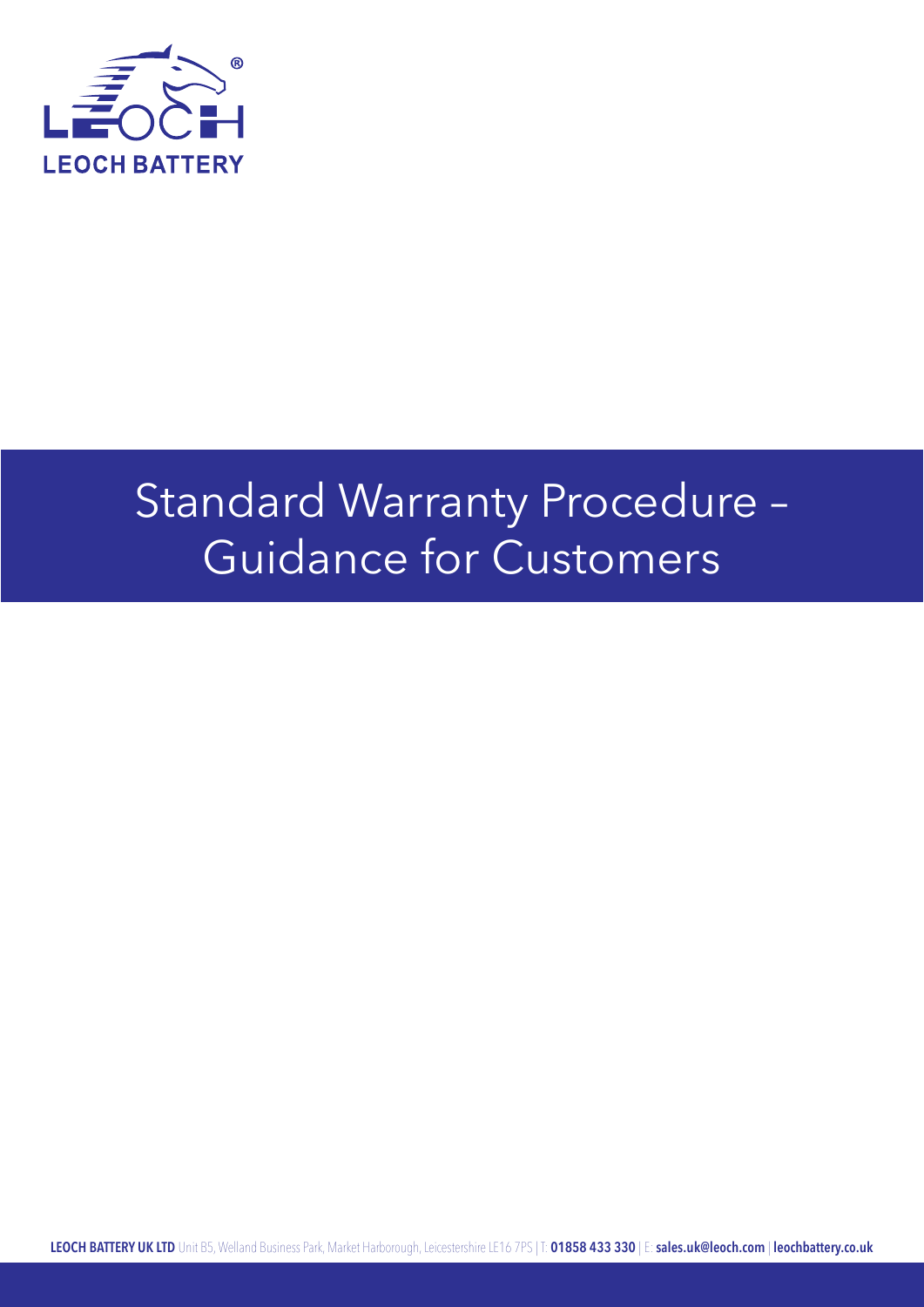Standard Warranty Procedure – Guidance for Customers

Leoch Battery UK prides itself on its excellent standard of customer service and the investigation of issues involving invoking of warranties is no exception.

If you believe you have a claim under your battery warranty please ensure you have completed a Warranty Questionnaire which can be found on page 2 of this document and return the paperwork to Leoch Battery UK. Completion of the Questionnaire enables us to collect all the facts surrounding the claim and ensures that communication between both parties can be as swift as possible. Please do not return the battery until we have been in touch.

## LBUK Standard Warranty Procedure: Terms & Conditions

LBUK Standard Warranty Procedure: Terms & Conditions

1.When claiming under warranty please attach your proof of purchase. Failure to do so will delay and may even invalidate your claim. If your item is within its final three months of warranty, please also supply a copy of the original invoice

2. Warranties are non-transferable from customer to customer

3. If your battery is replaced, your warranty period does not refresh and is active from the date of your original purchase

4.The Leoch Battery UK Warranty covers manufacturer defects only and is not valid for the following examples of incorrect use of the battery:

- Sulphation
- Over/under charging
- Periods of idling
- Customer misuse E.g. incorrect application and / or incorrect set up

5. Leoch Battery UK has the right to cancel the warranty claim should the battery fail on any of the criteria listed in point 4. above

6. Test results from external sources are permissible as proof of operational issues, however this will only be used as a form of information and is not used to provide a result (this can be altered per claim at our discretion). Leoch Battery UK policy requires us to test the battery at our Head Office before confirming battery failure

7. When the claim arrives with our Warranty Department, the battery or batteries will undergo a three point check comprising of a physical examination, an Open Circuit Voltage (OCV) test and an Internal Resistance (IR) test

8. Should the battery show signs of misuse or damage such as cracked casing, damaged or dented terminals, scaring or arcing and swollen casing, we reserve the right to require further information before continuing with the testing process

9. Voltage on receipt of the battery should be at an acceptable level i.e.:

| Nominal V: | V range:     |  |  |
|------------|--------------|--|--|
| 12V        | 12.3 - 12.8V |  |  |
| 8V         | $8.2 - 8.9V$ |  |  |
| 6V         | $6.1 - 6.7V$ |  |  |
| 2V         | $2.0 - 2.2V$ |  |  |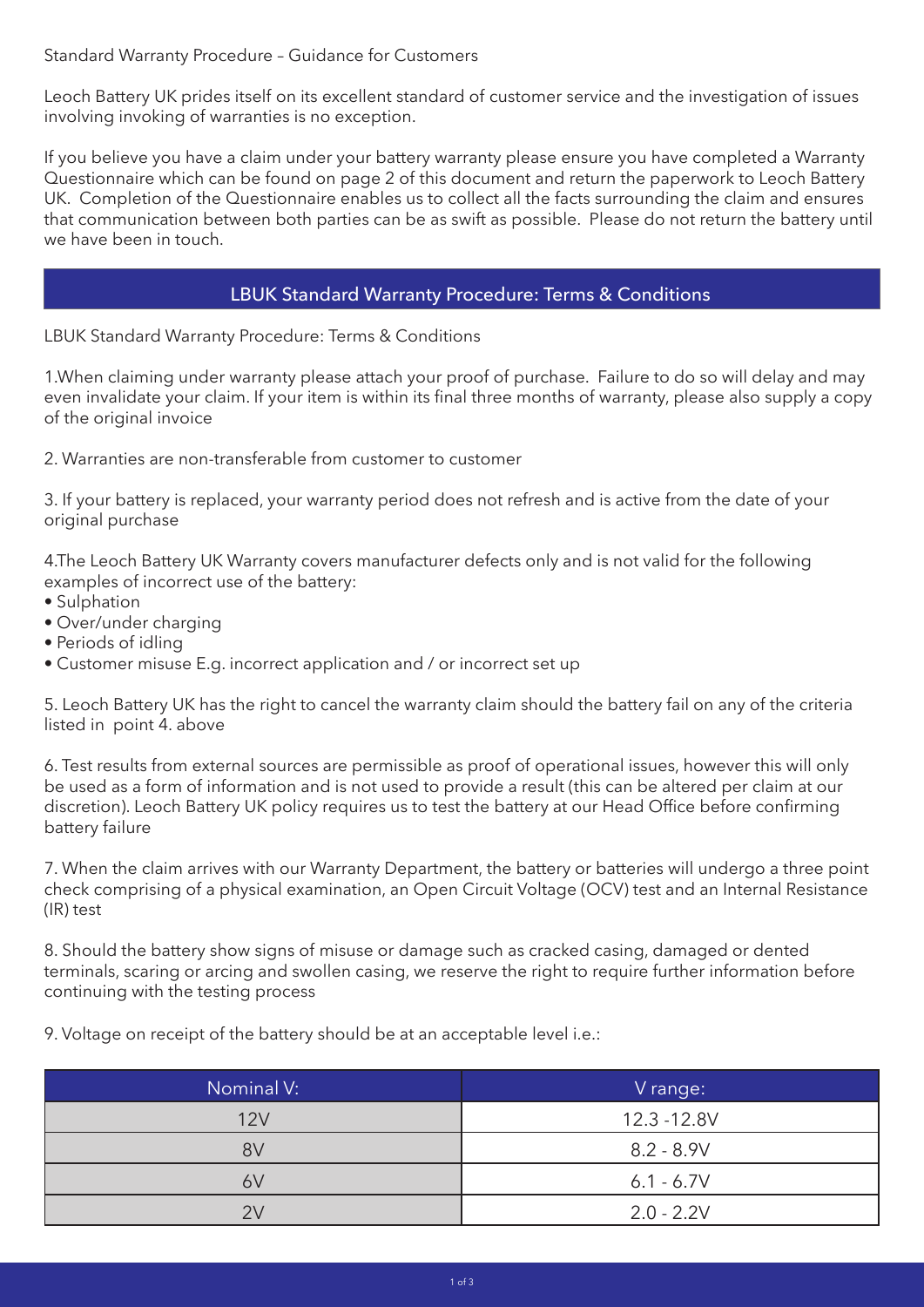## Warranty Questionnaire

Please complete the fields below and return the document to: Warranty Department. Leoch Battery UK Ltd, Unit B5, Welland Business Park, Market Harborough, Leicestershire LE16 7PS or email warranty.uk@leoch.com , along with proof of purchase and original invoice (if the battery is within the final three months of its warranty). Please do not return the battery until we have been in contact with you.

| <b>Personal Information</b>                                                                                                                                                    |                    |                                                                                         |         |              |                                                                            |  |  |
|--------------------------------------------------------------------------------------------------------------------------------------------------------------------------------|--------------------|-----------------------------------------------------------------------------------------|---------|--------------|----------------------------------------------------------------------------|--|--|
| Name                                                                                                                                                                           |                    |                                                                                         |         |              |                                                                            |  |  |
| <b>Company Name</b>                                                                                                                                                            |                    |                                                                                         |         |              |                                                                            |  |  |
| <b>Address</b>                                                                                                                                                                 |                    |                                                                                         |         |              |                                                                            |  |  |
| <b>Email Address</b>                                                                                                                                                           |                    |                                                                                         |         |              |                                                                            |  |  |
| Position within the Organisation                                                                                                                                               |                    |                                                                                         |         |              |                                                                            |  |  |
| <b>Product Name</b>                                                                                                                                                            |                    |                                                                                         |         |              |                                                                            |  |  |
| Part Code                                                                                                                                                                      |                    |                                                                                         |         |              |                                                                            |  |  |
| Serial Number /<br><b>Batch Code Number</b>                                                                                                                                    |                    |                                                                                         |         |              |                                                                            |  |  |
| Warranty Reference Number<br>(Office Use Only)                                                                                                                                 |                    |                                                                                         |         |              |                                                                            |  |  |
| <b>Collection Address</b>                                                                                                                                                      |                    |                                                                                         |         |              |                                                                            |  |  |
| Proof of Purchase / Invoice Number                                                                                                                                             |                    |                                                                                         |         |              |                                                                            |  |  |
| We cannot process your warranty claim without proof of purchase. If your item is within its final 3 months of warranty, we will also require the<br>original invoice.          |                    |                                                                                         |         |              |                                                                            |  |  |
| Application                                                                                                                                                                    |                    |                                                                                         |         |              |                                                                            |  |  |
| Please let us know details                                                                                                                                                     | Mobility           | Golf                                                                                    | Leisure |              | Marine                                                                     |  |  |
| of the application in which<br>the batteries are being used<br>(please tick)                                                                                                   | Automotive         | Floor Cleaning                                                                          | specify | Other-please |                                                                            |  |  |
| System Set-Up / Volts                                                                                                                                                          |                    |                                                                                         |         |              |                                                                            |  |  |
| If you have multiple batteries linked together, please specify if you have them linked in Parallel or Series. If you are using a single battery, please<br>tick Single Battery |                    |                                                                                         |         |              |                                                                            |  |  |
| Single                                                                                                                                                                         | ٠<br>$+12V$<br>6V  | <b>Connecting in Series</b><br>(double voltage, same capacity [ah])<br>٠<br>$+6V$<br>6V |         |              | Connecting in Parallel<br>(same voltage, double capacity [ah])<br>6V<br>6V |  |  |
| Installation Date (DD/MM/YYYY)<br>Service Date (DD/MM/YYYY)                                                                                                                    |                    |                                                                                         |         |              |                                                                            |  |  |
| How often and for how long do you charge the batteries?                                                                                                                        |                    |                                                                                         |         |              |                                                                            |  |  |
| Daily                                                                                                                                                                          | Weekly             | Fortnightly                                                                             |         | Monthly      |                                                                            |  |  |
| Other time period -<br>please specify                                                                                                                                          | Duration of Charge |                                                                                         |         |              |                                                                            |  |  |
| Which Charger is being used and what are the charging amps?                                                                                                                    |                    |                                                                                         |         |              |                                                                            |  |  |
| Charger Part code                                                                                                                                                              |                    |                                                                                         |         |              |                                                                            |  |  |
| <b>Charging Amps</b>                                                                                                                                                           |                    |                                                                                         |         |              |                                                                            |  |  |
| Age of Charger                                                                                                                                                                 |                    |                                                                                         |         |              |                                                                            |  |  |
| Any additional information you wish to provide                                                                                                                                 |                    |                                                                                         |         |              |                                                                            |  |  |
|                                                                                                                                                                                |                    |                                                                                         |         |              |                                                                            |  |  |
|                                                                                                                                                                                |                    |                                                                                         |         |              |                                                                            |  |  |
|                                                                                                                                                                                |                    |                                                                                         |         |              |                                                                            |  |  |
|                                                                                                                                                                                |                    |                                                                                         |         |              |                                                                            |  |  |